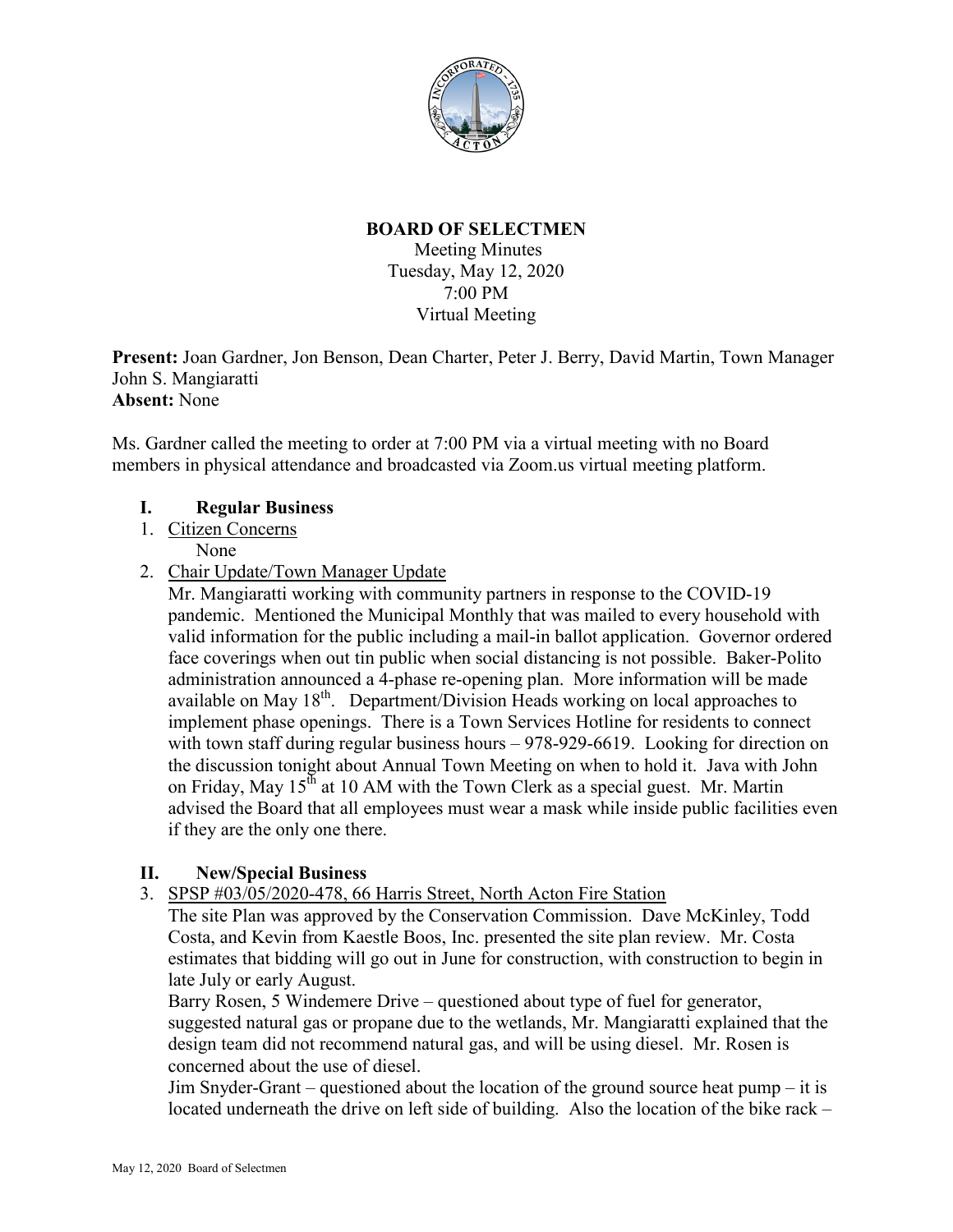

to the southwest part of the building next to the flagpole, and questioned the energy modeling to see how much energy is used – the numbers were not available from Kaestle Boos.

Mr. Berry requested to see a draft decision in regards to the zoning bylaw, the standards for granting waivers, and a final decision. The Board requested to hold the decision to the next scheduled meeting.

**Mr. Benson moves to close the hearing, Mr. Charter seconds. Mr. Charter called roll:**

**Mr. Berry – aye Mr. Benson – aye Ms. Gardner – aye Mr. Martin – aye Mr. Charter – aye The Board voted 5-0, the motion carries.**

4. Discussion on New Timeline for the Housing Production Plan

Mr. Benson commented that due to the number comments, RHSO did not complete the revised draft due last Friday. Planning Division and the consultants meeting tomorrow to propose another timeline. Revised draft should be available May  $19<sup>th</sup>$ , to give another week for people to read and review, then have a joint meeting with the Planning Board on May  $26<sup>th</sup>$ . Current HPP lapses on May 19<sup>th</sup> but would not put the town in jeopardy 2 year safe harbor status and to allow further comments from town boards and committees.

5. Board to Continue Discussions Regarding COVID-19 and Board and Committee Requests for Virtual Meetings

**Mr. Martin moves to allow the Green Advisory Board and the Volunteer Coordinating Committee to meet, Mr. Berry seconds. Mr. Charter called roll: Mr. Martin – aye**

**Mr. Benson – aye**

**Mr. Berry – aye**

**Ms. Gardner – aye**

**Mr. Charter – aye**

# **The Board voted 5-0, the motion carries.**

Mr. Benson mentioned a letter from the Democratic Town Committee asking the Board to consider using Community Preservation Act money for rental assistance for residents affected by COVID-19. Mr. Charter commented that the money isn't available unless it is approved at Town Meeting, there is no application requesting the funds. Appreciates the suggestion, but logistically is difficult to execute. Mr. Martin does not support the proposal. Mr. Berry commented about a proposed bill regarding the use of CPA funds for short term rental assistance due to COVID-19 pandemic, and would like to keep the topic for possible fall town meeting.

6. Board to Discuss Town Meeting Date and Location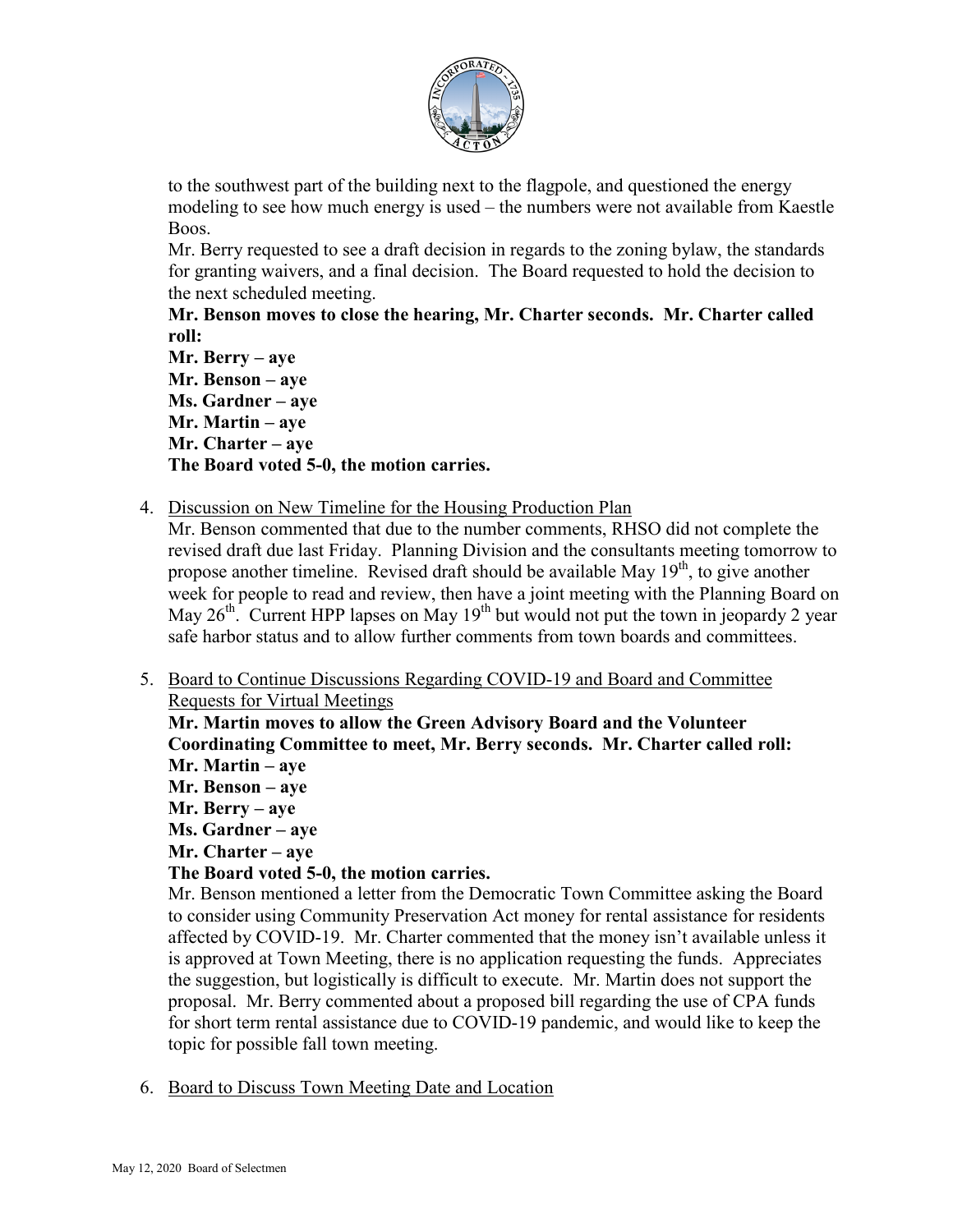

Mr. Mangiaratti briefed the Board about the postponement of the April 6 Town Meeting. Prefers to hold the Town Meeting before the end of the fiscal year. Boxborough is holding their Town Meeting June  $22<sup>nd</sup>$  at the Boxborough Regency. Mr. Martin agrees with holding Town Meeting in June. Mr. Benson suggests limiting the warrant. Mr. Charter added to hold Town Meeting for one night. MR. Martin suggested to start Town Meeting at an earlier time. Mr. Mangiaratti will report back to the Board with a plan at the next Board meeting.

#### **III. Consent Items**

Mr. Charter held consent item 9. **Mr. Martin moves to approve consent items 7,8 and 10, Mr. Benson seconds. Mr. Charter called roll: Mr. Martin – aye Mr. Benson – aye Mr. Berry – aye Ms. Gardner – aye Mr. Charter – aye** The Board voted 5-0, the motion carries. Mr. Charter noted that the memo stated that the money in the discretionary fund was through donations and not CPC money. **Mr. Benson moves to approve consent item 9, Mr. Charter seconds. Mr. Charter called roll: Mr. Berry – aye Mr. Martin – aye Mr. Benson – aye Ms. Gardner – aye Mr. Charter – aye The Board voted 5-0, the motion carries.**

**Mr. Martin moved to adjourn, Mr. Benson seconds. Mr. Charter called roll: Mr. Martin – aye Mr. Benson – aye Mr. Berry - aye Ms. Gardner – aye Mr. Charter – aye The motion carries. Meeting adjourned at 7:25 PM.**

#### **Documents and Exhibits Used During this Meeting**

- Agenda, May 12, 2020
- Operational Update COVID-19 Response, May 12, 2020
- Site Plan Special Permit #03/05/2020-478 Application
- North Acton Fire Station Presentation, May 12, 2020
- Executive Session Minutes, April 14, 2020
- Meeting Minutes, April 21, and 28, 2020